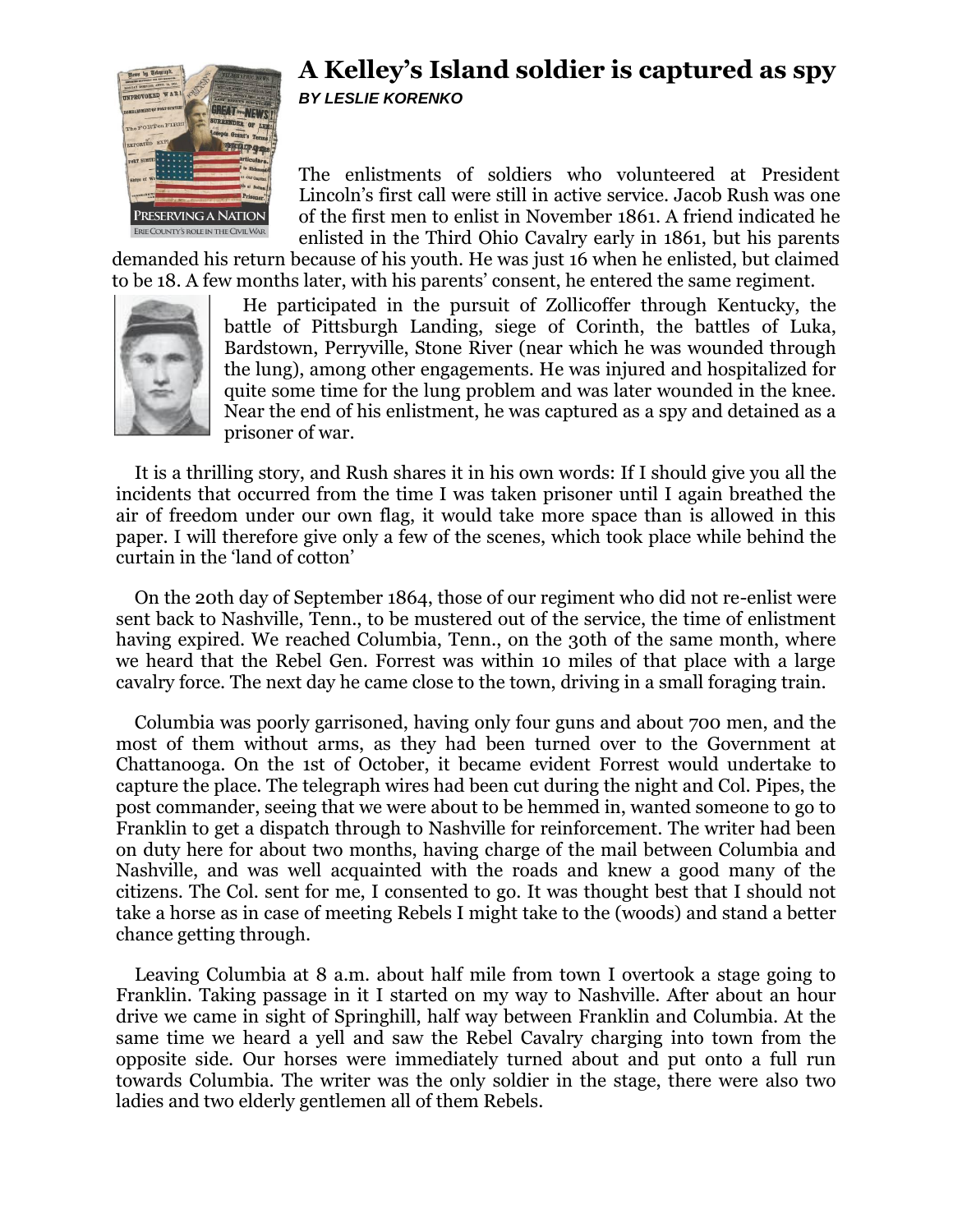Opening the stage door I kept a sharp look out in the rear expecting to make for the woods as soon as we should see any of the Rebel soldiers coming in sight. All at once our horses stopped. I leaped from the stage to see what was the matter but only in time to find myself a prisoner and in less than five minutes our vehicle was on fire and the four blacks that had drawn us within a mile of Columbia again were saddled and underway and we were on our journey to be shown the scene behind the curtain.

I was at first accused of being a spy; then a commissioned officer. These suspicions



arising from the fact of my having on a new suit of clothes preparatory to going home and from being captured in the way I was. They soon relieved me of my valuables, including my clothing, which was replaced by a butternut suit. I was then taken to Gen. Forrest (pictured here) with the letters and papers that were taken from me. He looked them over carefully, returning all with the exception of a letter and paper received a day before. These he said he would keep for information.

The paper contained an account of the capture of the steamers Island Queen and Philo Parsons. The letters spoke of the Fort Pillow massacre saying that if we ever met Gen. Forrest, our watchword should be Camp Pillow. He read this laughingly, seemed much amused and not at all offended. It did not seem possible that I was standing before the Monster of the Fort Pillow massacre. And let me here remark that during the whole of my soldier life, I never received any kinder treatment then from the hands of this same Gen. Forrest.

[In April 1864 the Union Garrison at Fort Pillow was comprised of 295 white Tennessee troops and 262 U. S. Colored Troops. Major General Nathan Bedford Forrest attacked the fort on April 12 with a cavalry division of about 2,500 men. The U. S. troops refused to surrender and were soon overwhelmed and driven to the River in deadly crossfire. Only 62 of the U. S. Colored Troops survived the fight. It was generally believed that the Confederates deliberately massacred the black soldiers. The Fort Pillow Massacre became a rallying cry for troops and reinforced their resolve to see the war through to its conclusion.]

I had with me a pocket album. Looking it over he came to my Father's picture turning to me he said, "Your Father is a Frenchman?" "No sir, a German" I replied. "You find our boys don't like the Dutch" Coming to a picture of a lady friend who did not bear a striking resemblance to me he said smilingly, "Your Sister I presume, the writer of this letter?" "Yes, Sir" I replied, of course.

All this time fighting was going on a quarter of a mile off. Our men were there guarding a trestle work being protected by stockades. Just then an orderly rode up saying, "They refuse to surrender" "Col. take the flag yourself. Say to them that if they do not surrender at once, but compel me to storm the stockade, I can show them no quarter" The Col. was met about five rods from the stockade by one man with a handkerchief in his hand who told the Col. that they would not recognize another flag of truce and that they asked no quarter. I will state here that all the other stockades had already surrendered.

Gen. Forrest, turning to me said "Who is holding that stockade?" "A Dutchman, a corporal with seven men" I replied. Gen. Forrest rode off a short distance, his staff and